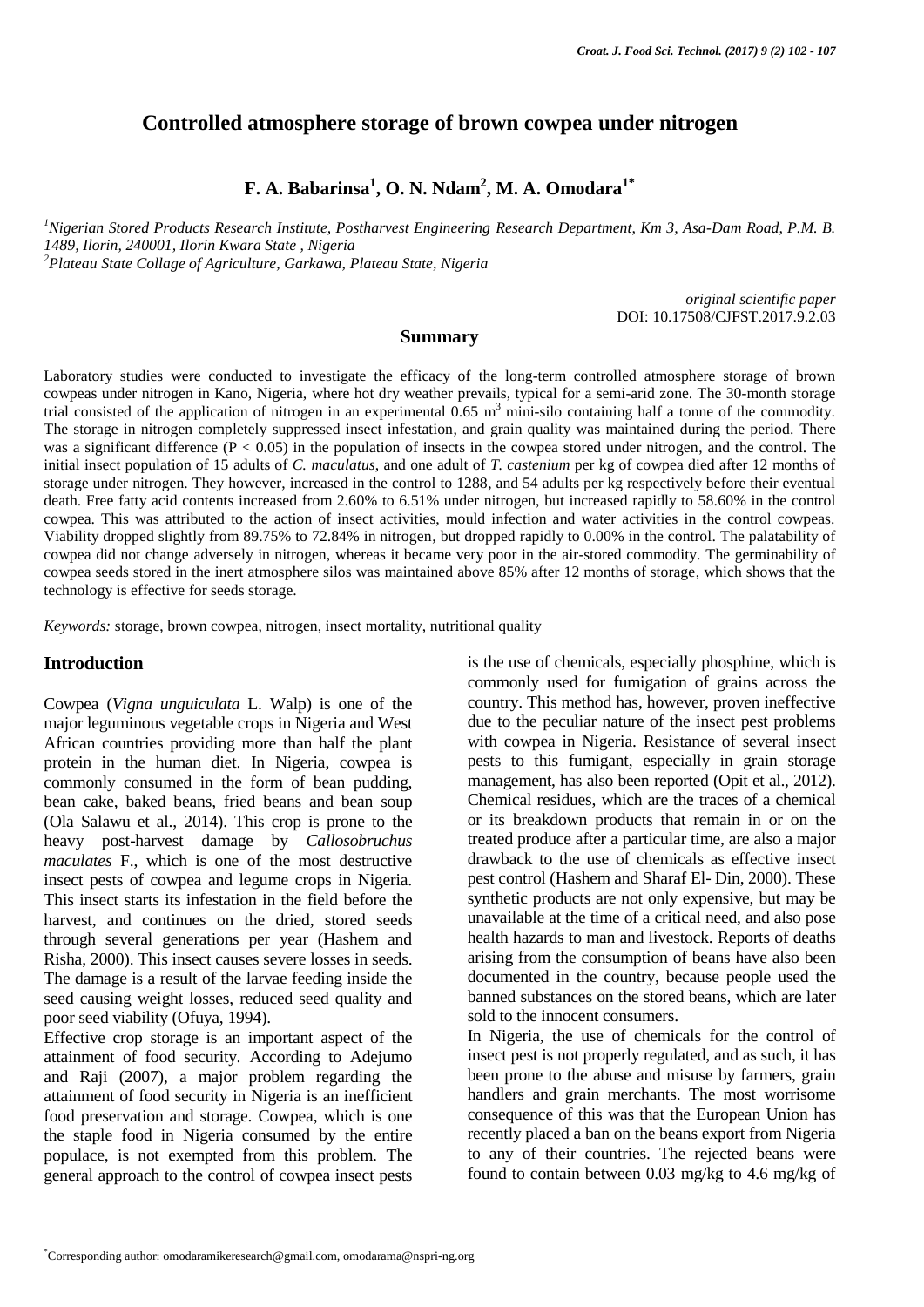dichlorvos pesticide, and the acceptable maximum residue limit is 0.01 mg/kg. This chemical residue constitutes a danger to human and animal health (Premium Times, 2016).

Natural methods for the protection of grains against cowpea beetle, involving the use of plant materials, have also been studied with promising results (Oparaeke and Dike, 2005 and Ilesammi and Gungula, 2016). However, the limited scale of application of this potent material has made it relatively unpopular among grain merchants.

The Controlled atmospheres (CA) storage has been demonstrated as a safe residue–free alternative to chemical (fumigants and protectants) for controlling stored products insect pests (Carli et al., 2010). Controlled atmosphere has been considered a promising method for pest control in grain and other commodities. The following two principal types of atmosphere can be used for the controlled atmosphere storage and disinfestations of grains; low  $O_2$ , and high  $CO<sub>2</sub>$  atmospheres. This environment kills insects and mite pests and prevents aerobic fungi from growing (Mitcham et al., 2006). However, the studies in Nigeria have shown that an atmosphere of high  $N_2$  is most preferable (Agboola, 2012).

Inert Atmosphere silos (a form of a control atmosphere storage technology) has proven to be an effective storage structure for grains in tropical countries due to its huge technical advantages over the conventional metal silos. The superiority of grains stored in metal silo filled with nitrogen over grains protected by Phostoxin fumigant in silos was demonstrated by Williams et al. (1980), Adesuyi et al. (1980) and Sowunmi et al. (1982). These researchers tested the system of using nitrogen to preserve grains at Ibadan, Nigeria, at 24.8 to 30.3 °C ambient temperature and 72.0 to 80.9% relative humidity. They observed that storage in nitrogen atmosphere protected grain in metal silos from the insect damage, and the quality of the grain was maintained throughout the period of the trial. White and Jayas (2003) have also observed that the controlled atmosphere of nitrogen is used as a periodic treatment to control pests (insects and mites) in stored grain or, less frequently, as a long-term storage environment to prevent pest occurrence. This system of storage eliminated the general problem due to moisture condensation within conventional metal silos. They also demonstrated that the nitrogen atmosphere in the grain silo did not affect the viability of the grains.

This study was designed to investigate the application of the controlled atmosphere storage system of brown cowpea in the semi-arid zone of Nigeria for the effect of different ecological zone (as in northern part of Nigeria) on the biological and organoleptic quality of the stored cowpea. Cowpea was chosen because it is a commonly grown legume in the area where this study was conducted. It is also easily attacked by insect pests in storage with a chemical control proven to be ineffective in conventional silos; hence the efficacy of this system can easily be demonstrated.

# **Materials and methods**

## *Description of silo and the collection of sample materials*

An airtight mini-silo of volumetric capacity  $0.65 \text{ m}^3$ , used in Kano for this study, was installed under shade, as suggested in earlier research (Adesuyi et al., 1980). The mini-silo is provided with three sampling points located at the bottom, middle and top positions of the metal silo. A dial bi-metallic thermometer probe was also fitted midway of the silo with a sensing probe penetrating to the central axis.

Nitrogen was supplied to the metal silo through a nitrogen distribution system consisting of a pressure cylinder and a gas flow instrument panel in such a way that nitrogen could flow from the silo downwards through the stored grain. A pressure relief valve was fitted at the base of the silo.

The cowpea used in this study was purchased dry and had no insecticide protection. All precautions regarding silo loading with grains, regularity of sampling from the silo and purging with nitrogen were followed. For control, cowpea was stored in air in a metal drum of the capacity of 180 liters kept under shade in the proximity of the mini-silo. Control samples were drawn from the bottom, middle and top of the drum content with a compartmentalized sampler, and were mixed for the analysis.

# *Seed damage and weight loss*

The inert atmosphere silos containing the seed stored under  $N_2$  was observed at 12 months intervals up to 30 months of storage. After completion of each storage period, the seal of the silo was opened and observations on the insect damage (%), weight loss (%), moisture content (%), and germination (%) were recorded. The number of the damaged seeds in each replication was counted after taking a random sample of 100 g seeds and converted to per cent insect infestation. The seed moisture content of the treatments was determined by the oven method. The weight loss due to the insect infestation was calculated by deducting the final weight from the initial weight, and converted to per cent weight loss. Seed germination was measured using the standard paper towel method as per the ISTA rules (1999).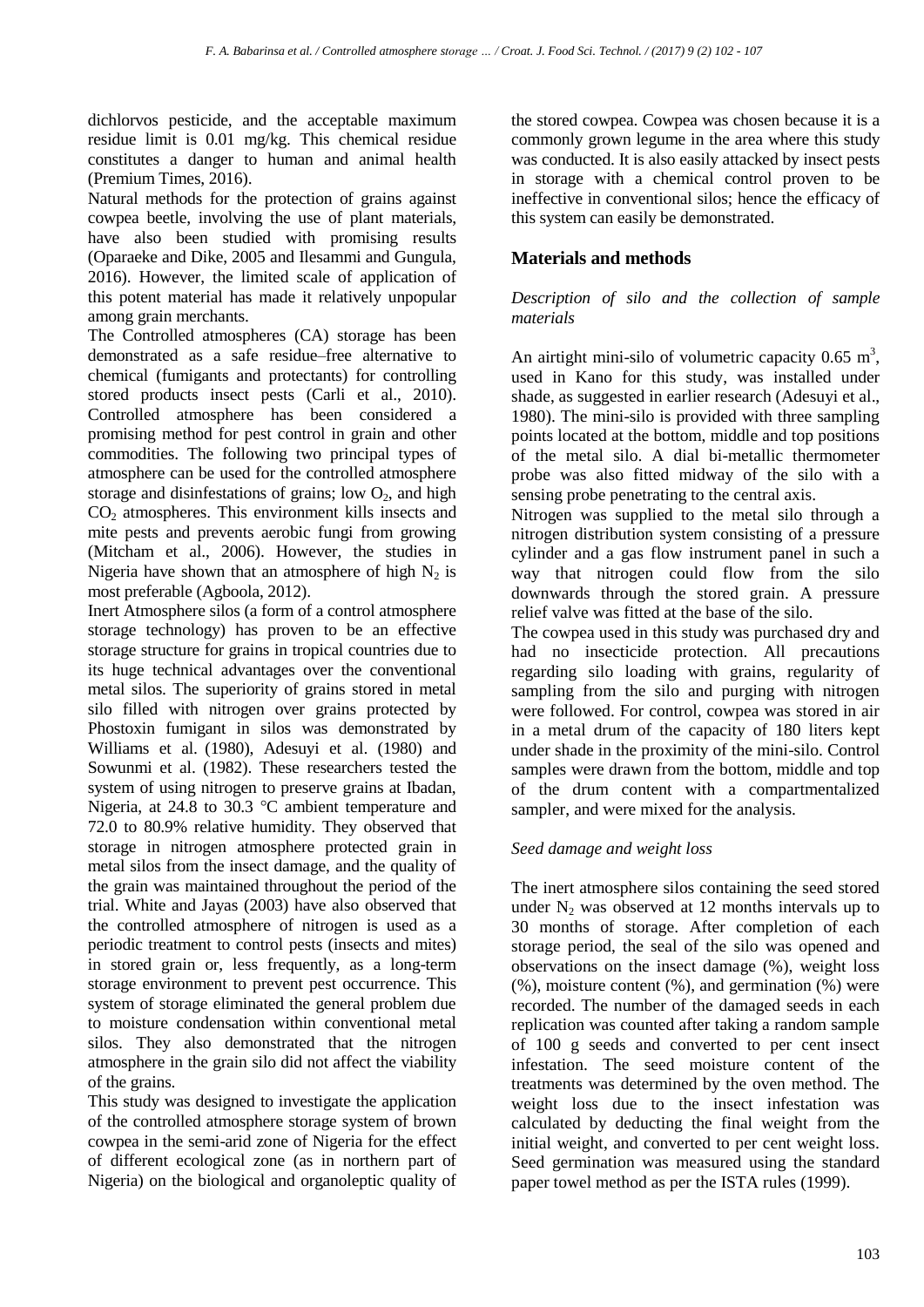## *Quality assessment*

Oxygen concentration within the silo was checked with the Taylor Servomex oxygen analyzer, type OA 272 fortnightly, and after every purge following grain sampling. The stored grains were sampled from both the silo and the control for the analyses initially during loading, after 12 months and subsequently at 6-month intervals. The samples were subjected to the following tests: insect infestation count, insect damage, proximate composition, organoleptic evaluation and viability of the seed. These tests were carried out with standard methods as described by Williams et al. (1980) and AOAC (2005). Viability tests of stored cowpeas were carried out using fifty seeds per replicate, germinated in the sterilized soil in the laboratory. The organoleptic evaluation was carried out on the traditional beans dish prepared by cooking the stored cowpeas in water and other ingredients were added. This was performed initially, and at the end of the experiment by staff of the Nigerian Stored Products Research Institute, Kano.

## *Statistical Analysis*

The analysis of variance was obtained using SPSS statistical software. The Duncan's Multiple Range Test (DMRT) was used for testing the significance of means in all conducted experiments.

## **Results and discussion**

## *Temperature, relative humidity and moisture content of cowpea inside the silo*

Temperatures recorded in the silo were in the range of 21  $\degree$ C (in the night) to 35  $\degree$ C (in the day) with a mean of 28.5 °C. The ambient temperature ranged from 14 °C to 43 °C (day) with a mean of 33.2 °C. The ambient relative humidity ranged from 19 to 100%, with a mean of 44.3%. The interstitial atmosphere within the silo was maintained below 0.1% oxygen by purges after grain or insect samplings. This was in agreement with temperature data reported by Ajayi et al., 2016 which

showed that the temperature variations in the inert atmosphere silos (using nitrogen) were minimal.

Moisture contents of brown cowpeas stored under nitrogen, and in air for 30 months are shown in Table 1. After the storage period in nitrogen, the initial moisture content 9.66% of cowpeas reduced slightly to 8.65%. On the other hand, the control increased steadily to 19.25%. This showed that the moisture content of grains in the inert atmosphere was maintained below the safe level throughout the storage period, whereas those stored in the control (air storage) have steadily exceeded their safe moisture level. The technology was able to maintain the moisture content of the grains, thus preventing spoilage of the grains through other means other than the activities of insects, such as mould growth and seed rot.

## *Grain damage and insect infestation*

The initial damage of cowpeas averaged 3.3% (Table 2), and the insect population was low (Table 3). The level of the grain damage increased rapidly in the control. The cowpea showed initial infestation with *Callosobruchus maculatus* (F), 15 living adults per kg of grain weight and *Tribolium castaneum* (Herbst), 1 living adult per kg of grain. There was a significant difference in the insect population during the storage period. All insects were recorded dead after 12 months of storage in nitrogen, whereas a living insect was found in the control. This is due to the lack of oxygen, which is a major reason for insect mortality, because feeding activities of the insects generally reduce as oxygen level reduces; it increases the level of acidity in the form of lactic acid and causes poisoning, which is in agreement with the reports of Can et al. (2012). Although similar observation was made in the control with all *C. maculatus* found dead, there was an enormous increase of insect population to 1288 per kg before their eventual death. An increase in the population of *T. castaneum* to 54 adults per kg was also observed in the control, and they eventually died after 12 months. The moisture increase in the control might have made the environment lethal to insects. These results were in agreement with those by Mbata and Reichmuth (1996).

**Table 1.** Variation in the moisture content of cowpea during storage

| Storage medium                         |        | Moisture content of stored cowpea (%) in months |       |       |       |       |  |
|----------------------------------------|--------|-------------------------------------------------|-------|-------|-------|-------|--|
|                                        |        | $\Omega$                                        | 12    | 18    | 24    | 30    |  |
|                                        | Top    | 9.66                                            | 8.67  | 7.76  | 8.00  | 8.12  |  |
| <i>Inert Atmosphere Silo(Nitrogen)</i> | Middle | 9.66                                            | 8.63  | 7.71  | 8.89  | 8.78  |  |
|                                        | Bottom | 9.66                                            | 8.66  | 7.83  | 8.07  | 8.02  |  |
|                                        | Mean   | 9.66                                            | 8.65  | 7.77  | 8.65  | 8.31  |  |
| Ambient (Air)                          |        | 9.66                                            | 14.92 | 12.55 | 19.25 | 20.04 |  |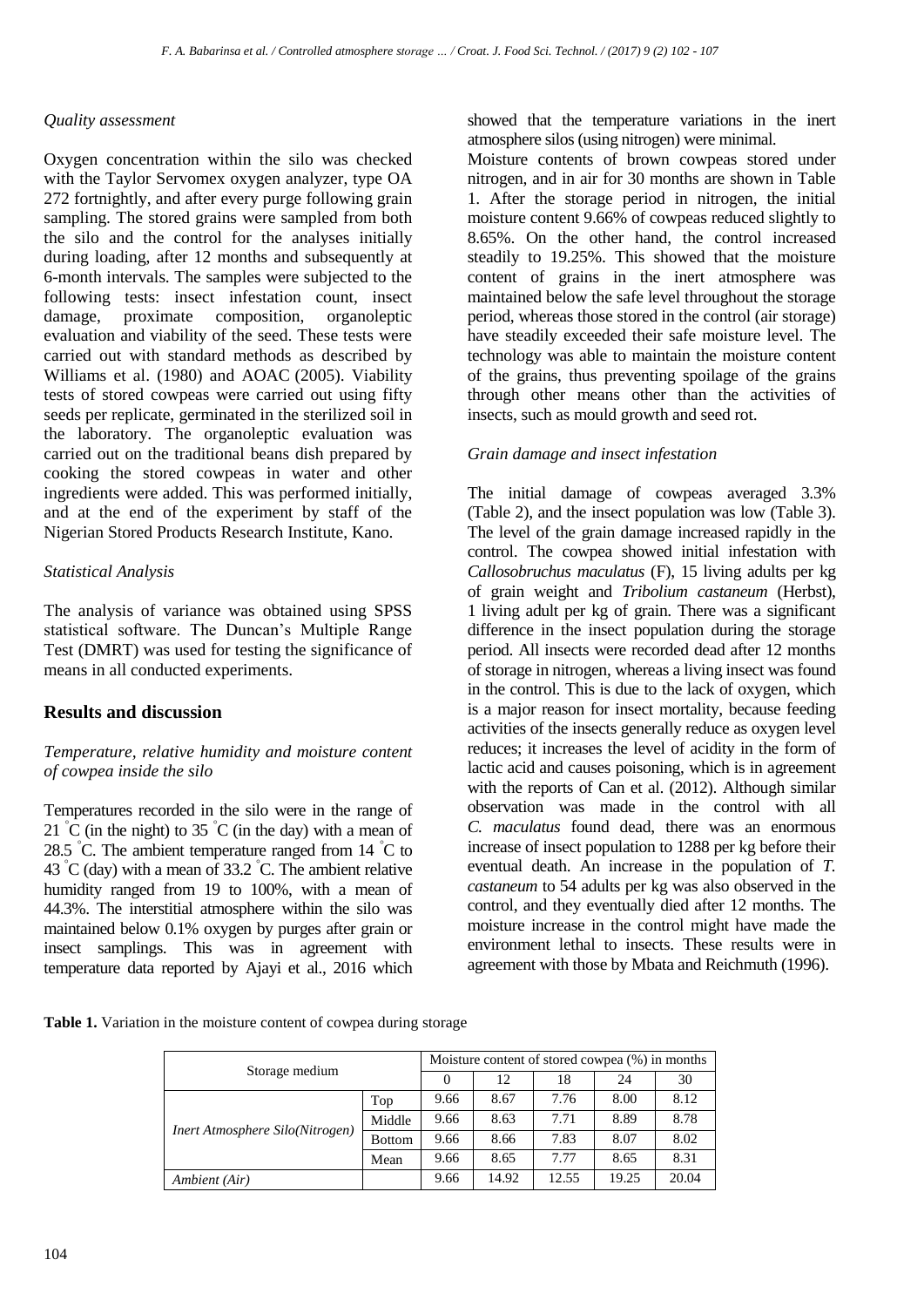| Table 2. Insect damage of brown cowpea stored under nitrogen and in air for 30 months |
|---------------------------------------------------------------------------------------|
|---------------------------------------------------------------------------------------|

|                                                                                                                       | Insect damage $(\%)$ in months |      |       |     |     |  |  |
|-----------------------------------------------------------------------------------------------------------------------|--------------------------------|------|-------|-----|-----|--|--|
| Storage medium                                                                                                        |                                | 12   | 18    | 24  | 30  |  |  |
| Inert Atmosphere Silo(Nitrogen)                                                                                       | 3.3                            | 3.1  | 3.4   | 3.2 | 3.3 |  |  |
| Ambient (Air)                                                                                                         |                                | 88.0 | 100.0 |     |     |  |  |
| 11<br>the contract of the contract of the contract of the contract of the contract of the contract of the contract of |                                |      |       |     |     |  |  |

Insect count on 1kg samples

**Table 3.** Insect infestation of brown cowpea stored under nitrogen and in air for 30 months

|                | Storage medium | Population of insect species per 1kg of grain weight |              |          |          |  |  |
|----------------|----------------|------------------------------------------------------|--------------|----------|----------|--|--|
| Storage period |                | T. castaneum                                         | C. maculates | Parasite | Total    |  |  |
|                | Nitrogen       |                                                      | 15A, 25a     |          | 15A, 25a |  |  |
|                | Air            | 1А                                                   |              |          | 1А       |  |  |
| 12             | Nitrogen       |                                                      | 1a           | 1a       | 2a       |  |  |
|                | Air            | 54A                                                  | 1288a        |          | 1342a    |  |  |
| 24             | Nitrogen       |                                                      | 3a           |          | 3a       |  |  |
|                | Air            | 16a                                                  | 916a         |          | 932a     |  |  |
| 30             | Nitrogen       |                                                      | 1a           |          | 1a       |  |  |
|                | Air            | 4a                                                   | 408a         |          | 408a     |  |  |

Legend:  $A = Living$  insects;  $a = Dead$  insects

#### *Proximate composition of stored cowpea*

As shown in Table 4, there was an increase from 24.68 to 35.20%. In the crude protein content of cowpeas stored under nitrogen. The crude protein content of cowpea stored in air increased more rapidly to 48.41%. This might have been due to the effect of  $N_2$  in decreasing the insect infestation in the beans stored under  $N_2$ . This observed increase in the control is only apparent, as explained by Shahetal et al. (2009) and Nikolova and Georgieva (2015) who indicated that the analytical results of the crude protein of the infected grain would be inflated by the contribution of the excretory product of insect nitrogen metabolism to total nitrogen  $(N_2)$  content. In particular, the previous works on the insect infestation of cowpea reported by Sowunmi (1980) and Sheata et al. (2009) showed that poorer quality protein increases in infested cowpea, thus making the crude protein content of infested cowpeas to be greater than the uninfested. The free fatty acid (FFA) content of cowpea increased from 2.67% (initial value) to 6.51% in 30 months, while the control (air stored) cowpea increased rapidly to 58.60%. The observed increase in the fatty acid of cowpea stored in air (hence infested) can be attributed to the action of insect activities, mould infection, water activity and other biodeteriogens. There was a slight decline in the oil content of cowpea from 1.98% to 1.44% stored under nitrogen, but the control showed a rapid rise to 2.35%.

**Table 4.** Variations in proximate composition of stored brown cowpea

| Storage  | Proximate          | Storage period (months) |       |       |       |       |  |
|----------|--------------------|-------------------------|-------|-------|-------|-------|--|
| medium   | composition $(\%)$ |                         | 12    | 18    | 24    | 30    |  |
|          | Crude protein      | 24.68                   | 31.86 | 32.12 | 36.33 | 35.20 |  |
| Nitrogen | Free fatty acid    | 2.67                    | 6.62  | 6.38  | 6.40  | 6.51  |  |
|          | Oil content        | 1.98                    | 1.31  | 1.28  | 1.47  | 1.44  |  |
|          | Crude protein      | 24.68                   | 37.49 | 44.20 | 49.08 | 48.41 |  |
| Air      | Free fatty acid    | 2.67                    | 40.48 | 48.18 | 55.65 | 58.60 |  |
|          | Oil content        | 1.98                    | 2.84  | 2.44  | 2.26  | 2.35  |  |

| Table 5. Variations in weight loss, viability and palatability of stored brown cowpea |  |  |  |  |  |
|---------------------------------------------------------------------------------------|--|--|--|--|--|
|---------------------------------------------------------------------------------------|--|--|--|--|--|

|                | Parameters         | Storage period (months) |          |       |       |       |  |
|----------------|--------------------|-------------------------|----------|-------|-------|-------|--|
| Storage medium |                    | $\theta$                | 12       | 18    | 24    | 30    |  |
| Nitrogen       | Weight $loss(\%)$  | $\Omega$                | 3.13     | 3.52  | 3.51  | 3.51  |  |
|                | Viability (%)      | 89.75                   | 86.4     | 71.70 | 72.84 | 71.64 |  |
|                | Palatability       | Good                    | $n.a.d*$ | n.a.d | n.a.d | n.a.d |  |
| Air            | Weight $loss(\% )$ | $\Omega$                | 35.40    | 51.74 | 56.81 | 56.78 |  |
|                | Viability (%)      | 89.75                   | 11.32    | 0.00  | 0.00  | 0.00  |  |
|                | Palatability       | Good                    | $v.p**$  | v.p   | v.p   | v.p   |  |

Legend:  $*$  n.a.d = not adversely affected;  $**$  v.p = very poor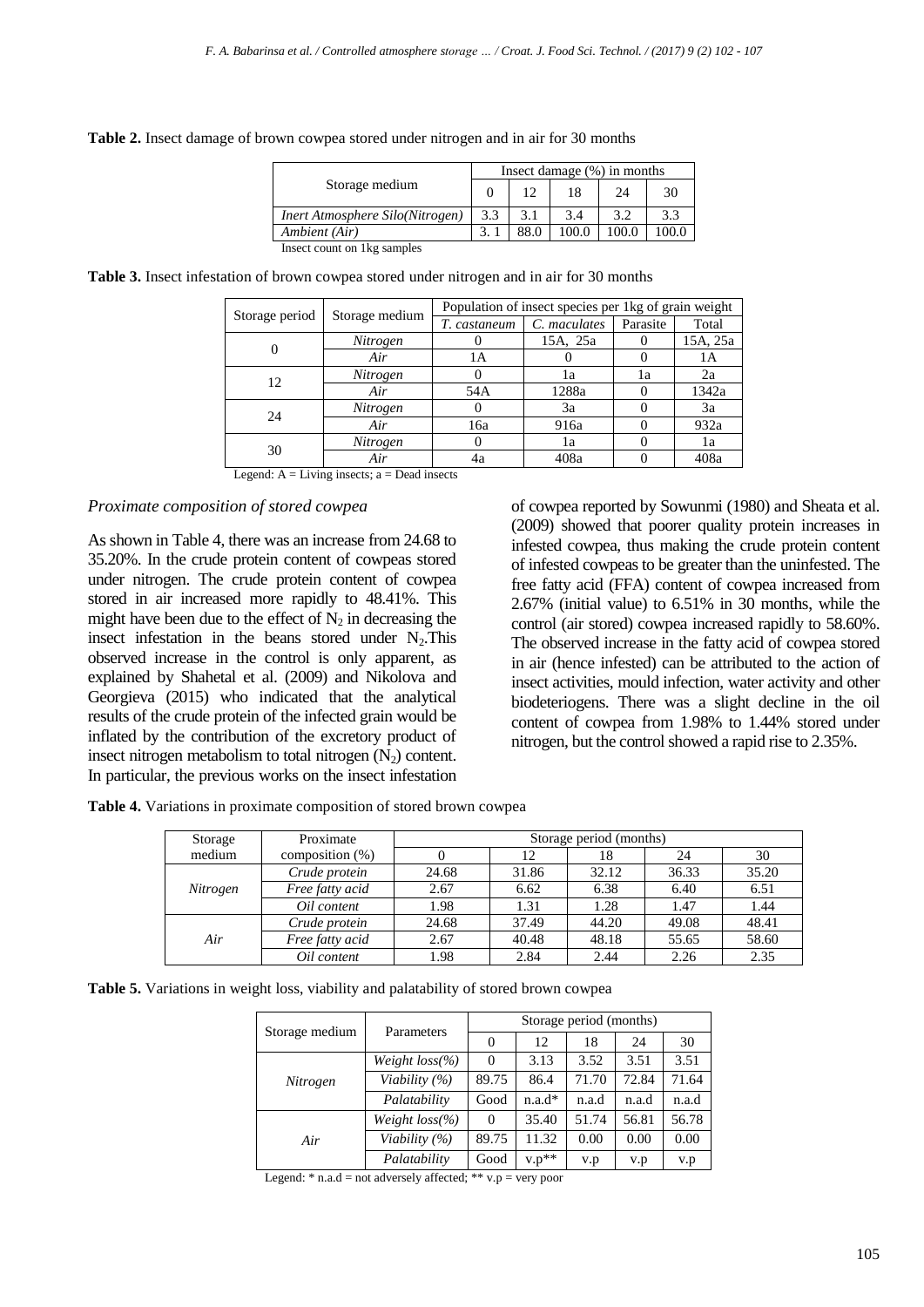### *Germinability of stored cowpea*

There was a slight loss of germinability of cowpea from 89.75 to 71.64% after 30 months of storage under nitrogen, while a much higher loss of viability to 0.00% was observed in the control set-up (Table 5). The low percentage germination observed in the control in this study could be due to the insect infestation which might have damaged seed embryo, thus rendering the seeds implantable. Similar findings have been reported by Guptal et al. (2014) who found that paddy seed can be stored safely with 11% moisture content at least up to 12 months under modified atmosphere (up to  $80\%$  CO<sub>2</sub>) without much reduction in the seed viability. Jayas and Jeyamkondan (2002) have also concluded in their study that modified atmosphere does not cause any detrimental effects on the functional characteristics of grains, and helps in maintaining seed germination and viability. This is an indication that the inert atmosphere silos can be used for seed storage provided the conditions of the system can be maintained at an optimum level and with the storage period not exceeding 12 months.

#### *Sensory properties of stored cowpea*

The palatability of cowpea stored in nitrogen did not change adversely in the 30 months storage period. However, the palatability of the air stored commodity became very poor (Table 5).

## **Conclusions**

This present work has demonstrated that nitrogen can preserve cowpeas of moisture content of 10% or less, stored in airtight containers for up to thirty (30) months without adverse effect on the nutritional qualities. The technology is effective in controlling insect infestation and maintaining the moisture content of cowpea during storage. The technology can also be used for the storage of seeds without loss of viability for a period of 6 months. Because of the poisonous nature of the degraded materials from Phostoxin tablets and the high cost of chemical control of cowpea insect pests coupled with the associated challenges of mis-use and their abuse, the use of Inert Atmosphere storage technology is recommended to farmers and grain merchants in Nigeria as a safe and economically viable alternative.

## *Acknowledgments*

The authors are grateful to Nigerian Stored Products Research Institute for funding this research.

## **References**

- Adejumo, B. A., Raji, A. O. (2007): "Technical Appraisal of Grain Storage Systems in the Nigerian Sudan Savannah". *Agri. Eng. Int.*: the CIGR E-journal. *Invited Overview* 11 (IX), 1-12.
- Adesida, M. A., Oyeniran, J. O., Agboola, S. D., Nwangwa, S. C. (1992): A guide to the economics of inert atmosphere storage of grains in Nigeria*. Rep. Nig. Stored Prod. Res. Inst. 1987, Technical Report* No 13, 93-105.
- Adesuyi, S. A., Shejbal, J., Oyeniran, J. O., Kuku, F. O., Sowunmi, O., Akinnusi, O. A., Onayemi, O. (1980): Application of artificial controlled atmosphere to grain storage in the tropics: Case study of Nigeria. In: Shejbal, J. (Ed) Development in Agricultural Engineering 1, Controlled Atmosphere Storage of Grain. pp 259-279.
- Agboola, S. D. (2001): Current status of the controlled atmosphere storage in Nigeria. *The J. Food Technol. Afri.*, 6 (1), 30-36. [https://doi.org/10.4314/jfta.v6i1.19282](https://dx.doi.org/10.4314/jfta.v6i1.19282)
- Ajayi, E. S., Omodara, M. A., Oyewole, S. N., Ade, A. R., Babarinsa, F. A. (2016): Temperature Fluctuation inside Inert Atmosphere Silos. *NIJOTECH.* 35 (3), 642-646.<https://doi.org/10.4314/njt.v35i3.24>
- AOAC. (2005): Association of Official Analytical Chemists. Official method of analysis. 14<sup>th</sup> Edition. Washington D.C., U.S.A.
- Can, LI., Zi-Zhong, LI., Cao YU., Wang Jin-Jin. (2012): Effect of control atmosphere storage on the activities and kinetics of three detoxification enzymes *in Areacerus faciculatus* (Coleoptera: Anthibidea). *Acta Entomol. Sin.* 55 (8), 950-957.
- Carli, M, D., Bresolin, B., Noreña, C. P. Z., Lorini, I., Brandelli, A. (2010): Efficacy of modified atmosphere packaging to control Sitophilus spp. in organic maize grain. *Braz. Arch. Biol. Technol.* 53 (6), 1469-1476. [https://doi.org/10.1590/S1516-](https://doi.org/10.1590/S1516-89132010000600024) [89132010000600024](https://doi.org/10.1590/S1516-89132010000600024)
- Gupta, A., Sinha, S. N., Atwal, S. S. (2014): Modified atmosphere technology in seed health management: Laboratory and field assay of carbon dioxide against storage fungi in paddy. *Plant Pathol J.* 13 (3), 193- 199[. https://doi.org/10.3923/ppj.2014.193.199](https://doi.org/10.3923/ppj.2014.193.199)
- Hashem, M., Risha, E. (2000): Post-harvest losses caused by southern cowpea beetle Callosobruchus maculatus (F.) in faba bean Vicia faba, and its control using modified atmospheres / Lagerverluste durch den Vierfleckigen Bohnenkäfer (Callosbruchus maculatus (F.)) bei Ackerbohnen (Vicia faba) und die Bekämfung durch modifizierte Atmosphären. *Zeitschrift Für Pflanzenkrankheiten Und Pflanzenschutz / J. of Plant Dis. and Protect.* 107 (2), 205-211. Retrieved from <https://www.jstor.org/stable/43226861>
- Hashem, M. Y., Sharaf, EL-Din A. A. A. (2000): Low oxygen atmospheres to disinfest faba bean from Bruchidae. *J. Agric. Sci*. 25, 5483-5490.